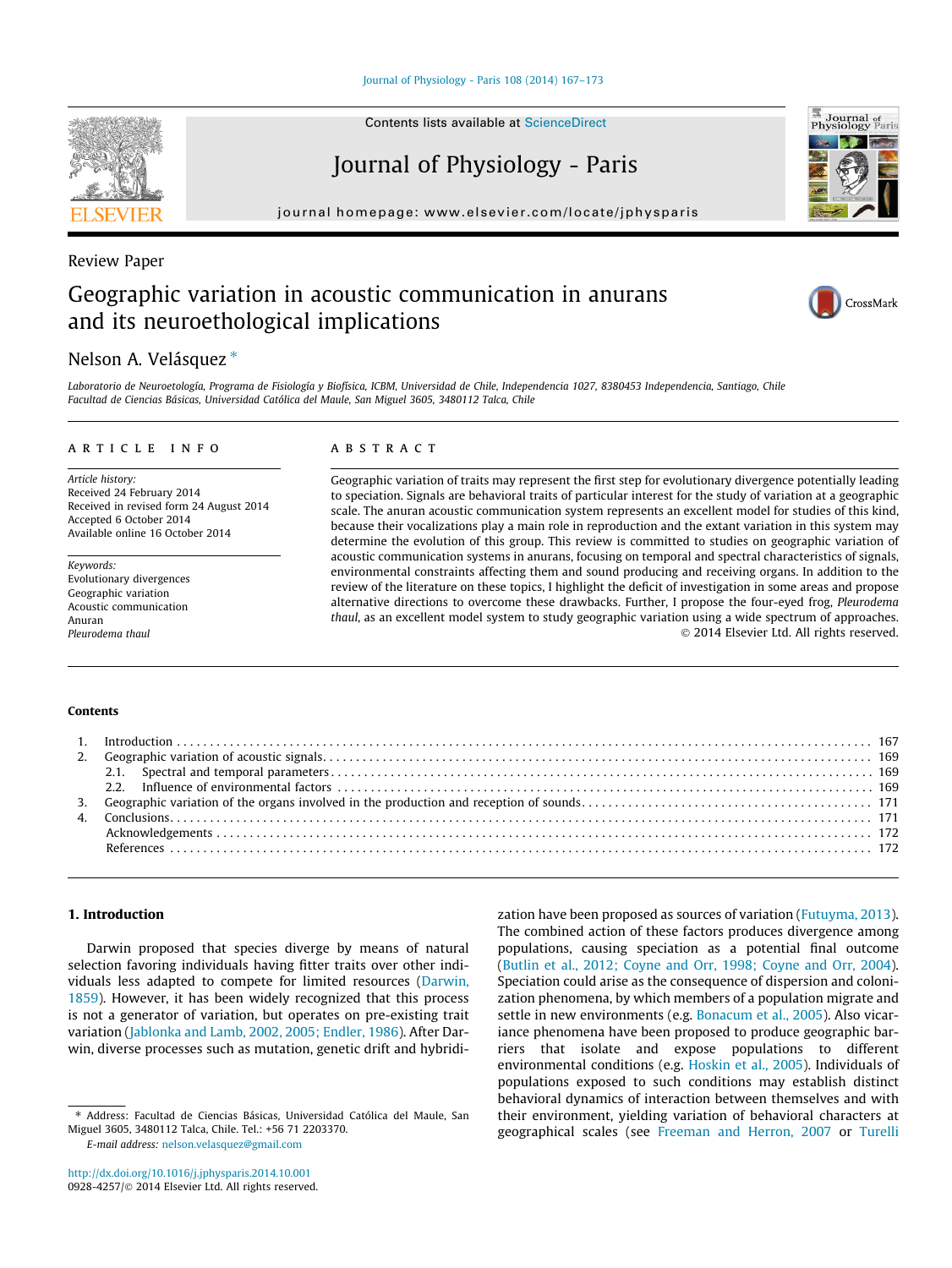[et al., 2001](#page-6-0) for mechanisms of speciation). This kind of variation has provided an excellent model to investigate possible initial stages of speciation and the factors responsible for these divergences. The main factors that have been attributed to generate geographic variation are natural and sexual selection and genetic drift, which have been studied for different kinds of traits ([Bush and](#page-5-0) [Schul, 2010; Butlin et al., 2012; Funk et al., 2009\)](#page-5-0).

Animal communication, understood as the transmission of a signal between a sender and a receiver across an environment causing a behavioral change in the second actor (see [Bradbury](#page-5-0) [and Vehrencamp, 2011; Hauser, 1997](#page-5-0) for a complete discussion on the definition of animal communication), is a widely studied phenomenon that plays a significant role in species divergence ([Endler and Basolo, 1998; Ryan and Rand 1990; Boughman,](#page-5-0) [2002; Wilkins et al., 2013\)](#page-5-0). Because signals travel across an environment as they are transmitted from sender to receiver, the evolution of the communication system may be affected by particular environmental conditions to which different populations are exposed [\(Narins, 2001; Gridi-Papp and Narins, 2009](#page-5-0)). Acoustic communication has been an excellent model to study the effects of environmental factors on the structure of signals, the morphology of the sound-producing structures, and auditory sensitivities ([Morton 1975; Hermida and Farías, 2009; Schwartz and](#page-5-0) [Gerhardt, 1998](#page-5-0)).

Anurans possess important features that make them particularly interesting from a bioacoustic standpoint. Anurans spend their first stages in the aquatic environment, depending totally on this resource ([Vitt and Caldwell, 2014](#page-6-0)). The auditory sensitivity of anurans starts developing from premetamorphic stages ([Boatright-Horowitz and Simmons, 1997](#page-5-0)) and some larvae are even capable of emitting acoustic signals in certain contexts ([Natale et al., 2011; Salgado Costa et al., 2013](#page-5-0)). In adult life, anurans become partially independent of the aquatic medium, returning there to complete their reproduction. The change from aquatic to terrestrial life causes modifications at morphological, physiological and behavioral levels in both senders and receivers ([Vitt and](#page-6-0) [Caldwell, 2014; Wells and Schwartz, 2007; Vidal and Labra,](#page-6-0) [2008\)](#page-6-0). Therefore, anurans also represent an excellent model for studies on development, influences of environmental conditions, morphological and physiological changes.

In most anuran species males aggregate in chorusing ensembles, producing advertisement calls which attract females ([Gerhardt and Huber, 2002; Ryan, 2001](#page-5-0)), in a reproductive system called lek, widely used by birds and mammals [\(Bradbury and](#page-5-0) [Vehrencamp, 2011; Alcock, 2005\)](#page-5-0). Furthermore, males of some species set territories by means of their calls ([Gerhardt and](#page-5-0) [Huber, 2002; Ryan, 2001](#page-5-0)). Various structures including lungs, larynx, mouth and vocal sac participate in the production of these calls ([Martin, 1971; Martin, 1972; Martin and Gans, 1972](#page-5-0); see [Walkowiak, 2007](#page-6-0) for a review of vocal production in anurans). By contracting the flank muscles air is forced to flow through the larynx, which contains a series of muscles (e.g. dilator, constrictor), cartilage (e.g. arytenoid, cricoid) and folds (vocal cords). As the air flows the vocal cords vibrate, determining the fundamental frequency of frog vocalizations. After its passage through the larynx, the different frequencies of the sound produced are amplified or attenuated in the mouth cavity and vocal sac, determining the final spectral content of the vocalizations produced. The temporal structure of the vocalizations may be modulated in active or passive modes ([Martin, 1971; Gerhardt and Huber, 2002](#page-5-0)). In the active mode, the contraction of the flanks determines the number of pulses, the duration of each pulse and the duration of the interpulse interval. In contrast, in passive control the amplitude modulations exerted by both laryngeal muscles and arytenoid valves are responsible for the fine temporal properties of vocalizations such as the number and depth of intra-pulse modulations (i.e. ratio of



Fig. 1. Schematic diagram of geographic variation in the anuran acoustic communication system. In each population, a signal travels from a sender to a receiver, but the signal emitted by a sender from population 1 is perceived or triggers behavioral responses mainly from receivers of the population 1 compared to receivers of population 2 and vice versa. Over time and by means of different evolutionary mechanisms (e.g. genetic drift, natural and sexual selection), the signals emitted and the sound producing-receptor structures diverge between the populations.

the difference between the maximum and minimum envelope amplitude within a pulse, expressed as a percentage). Sound reception in anurans has peculiar characteristics because at the auditory periphery the frequency sensitivity is segregated in two different organs. The low and mid frequencies are processed by the amphibian papilla and the high frequencies by the basilar papilla ([Feng](#page-5-0) [et al., 1975\)](#page-5-0). These two structures represent the first filter in the auditory system, in contrast with temporal filters that are located upstream in the anuran auditory system ([Narins et al., 2007\)](#page-5-0).

Geographic variation of the acoustic communication system in anurans may generate evolutionary divergences, representing the initial stages of speciation. If the signals emitted by senders differ between populations, and if the receivers from different populations perceive them as distinct, different behavioral responses may be triggered. In addition, if the environments across which these signals travel are different between populations, different conditions for propagation and degradation may be generated. Thus the main evolutionary forces (e.g. genetic drift, natural and sexual selection) may act with different intensities in each population, producing their divergence (Fig. 1).

Signal variation at a geographic scale represents an excellent model to investigate the factors that influence signal divergence between populations at both sender and receiver levels. Several studies in anurans have undertaken efforts in this direction. In addition, since behavior is the expression of structure and organization of the nervous system in a particular environment ([Maturana-Romesin and Varela, 2003](#page-5-0)), the neurobiological mechanisms underlying this behavioral variation at a geographic scale are also relevant to be understood. The receptor responses are so important that these may induce drastic changes in the configuration of certain signal parameters, which could in turn generate important evolutionary changes. For this reason it is crucial to consider the geographic variation of both morphology and physiology of the sound receptor structures. However, few investigators have carried out studies on the neurobiological implications of the geographic variation of the communication system and these efforts have received considerably less attention than behavioral studies. Thus the aim of this review is to comment on studies regarding geographic variation in the acoustic communication systems of anurans from behavioral and neurobiological approaches, and to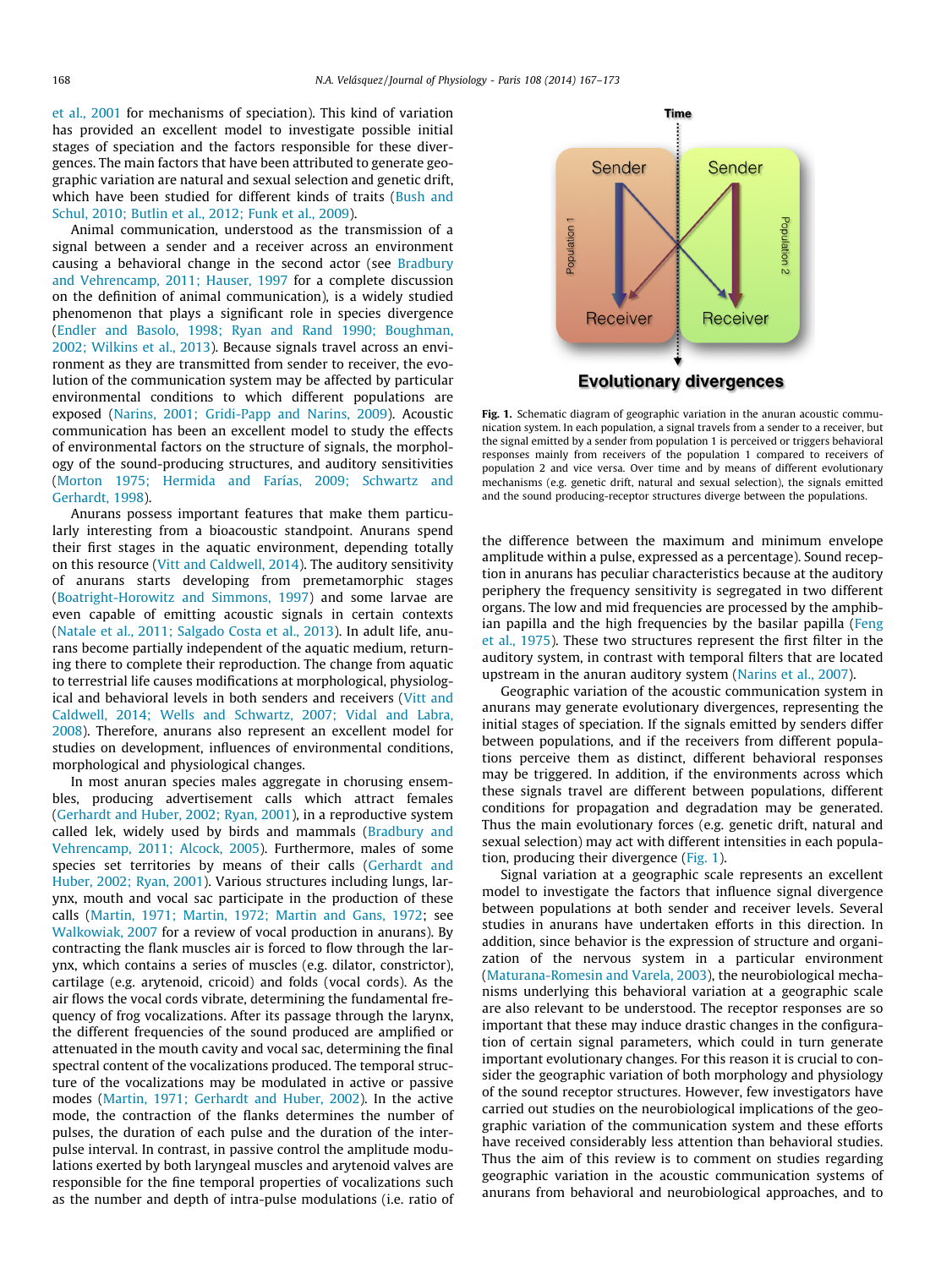propose possible lines of investigation for researchers potentially interested in these issues.

#### 2. Geographic variation of acoustic signals

#### 2.1. Spectral and temporal parameters

The spectral contents of acoustic signals are fundamental for species recognition and therefore variation of these features at a geographic level would generate divergence between populations of the same species, leading to biases in female preferences or changes in males' responses to acoustic competition ([Burmeister](#page-5-0) [et al., 2002\)](#page-5-0). It is well known that spectral parameters are closely related to body size. In general, the dominant frequency of advertisement calls emitted by males is inversely related to body size ([Castellano and Giacoma, 2000; Gerhardt and Huber, 2002\)](#page-5-0) and it is also related to auditory sensitivity ([Gerhardt and Schwartz,](#page-5-0) [2001](#page-5-0); see also 2.4). It is expected that at localities with higher temperatures, experiencing faster desiccation and shorter metamorphosis times, smaller individuals will develop [\(Marquez-Garcia](#page-5-0) [et al., 2009](#page-5-0)), and therefore calls emitted by adult males would have higher dominant frequencies. In addition to temperature and desiccation, plant cover imposes diverse constraints on propagation, refraction and reflection of sound, affecting the spectral contents of signals of different populations. One of the best known cases of relationships between signal structure and environment occurs in the North American cricket frog, Acris crepitans. This frog has a wide geographic distribution in the United States with two subspecies within this range, A. c. crepitans in the east and A. c. blanchardi in the west [\(Wilczynski and Ryan, 1999\)](#page-6-0). The first taxon always inhabits pine forest zones while the second inhabits open savanna zones, with isolated populations inhabiting pine forests. These subspecies differ in various parameters of their calls such as call rate, call duration and dominant frequency; the last character presents the most notable differences associated with habitat. A. c. crepitans also emits shorter calls with slower pulse rate and higher dominant frequency than A. c. blanchardi. Interestingly, populations of A. c. blanchardi present call parameter values more similar to populations of A. c. crepitans inhabiting pine forests [\(Nevo and](#page-5-0) [Capranica, 1985; Ryan, 2001; Wilczynski and Ryan, 1999](#page-5-0)). Another classic case of geographic variation is the Puerto Rican coqui, Eleuthrodactylus coqui, which shows a highly negative correlation between spectral parameters and population altitude. Males from altitudinal extremes give weaker responses to calls displayed by males from the opposite population ([Narins and Smith, 1986\)](#page-5-0).

Variation in temporal parameters at a geographic scale, in addition to being associated with variation in conspecific recognition as occurs for spectral parameters, may denote differences in the motivational and energetic conditions between males [\(Gerhardt 1991;](#page-5-0) [Castellano and Giacoma, 1998; Zimmitti, 1999; Castellano et al.,](#page-5-0) [2000, 2002](#page-5-0)). Relationships between some temporal parameters and the genetic condition of taxa have been shown to occur. The North American tree frog Hyla group is a genus comprising diploid, tetraploid and triploid hybrid species. These frogs emit a pulsed advertisement call with a pulse rate inversely related to the ploidy level ([Foster and Endler, 1999; Gerhardt and Huber, 2002](#page-5-0)). Similar to Hyla, the Bufo viridis complex is a group of uncertain phylogenetic relationships that includes populations with different ploidy levels. However, independent of the ploidy, different populations of this group present a remarkable variation in the call pulse rate, exhibiting a high positive correlation with body temperature ([Giacoma and Castellano, 2001; Castellano et al., 2002](#page-5-0)). In addition, studies on Hyla labialis have also demonstrated that temporal parameters of their advertisement calls show variation related to the altitude of the populations of the recorded subjects: subjects from lower altitude localities emit calls with higher pulse repetition rate and lower call duration because of the inverse relationship between altitude and temperature ([Luddecke and Sánchez,](#page-5-0) [2002](#page-5-0)).

Variation in temporal parameters in anurans has also been associated with physiological constraints. Calls having longer duration or higher number of pulses imply larger energy expenditure, but provide higher reproductive success and fitness ([Wells and](#page-6-0) [Taigen, 1989\)](#page-6-0). A number of studies have measured oxygen consumption during calling behavior (for a review see [Wells, 2001\)](#page-6-0), but to my knowledge none has compared these traits among populations from different geographic locations. In some cases the geographic variation of acoustic parameters has been linked to genetic variation among populations [\(Funk et al., 2009](#page-5-0)), and not others ([Pröhl et al., 2006, 2007](#page-6-0)). In the former study, the divergence of the acoustic signals was attributed to genetic drift but in most other cases, the geographic variation of anuran acoustic signals has been associated with other evolutionary forces ([Boul](#page-5-0) [et al., 2007; Velásquez et al., 2014; Bernal et al., 2005\)](#page-5-0). Gerhardt ([Gerhardt, 1991; Gerhardt, 1994](#page-5-0)) proposed that anuran call variables having intra-individual variation below 5% are static variables subjected to stabilizing selection, and those above that value correspond to dynamic variables that are subject to directional selection ([Gerhardt, 1991; Gerhardt, 1994; Castellano](#page-5-0) [et al., 2002; Castellano and Giacoma, 1998; Castellano et al.,](#page-5-0) [2000](#page-5-0)). However, various authors have considered that this nomenclature applies only to the extremes of a continuum and different combinations within an extended range can be found in nature ([Castellano and Giacoma, 1998; Pröhl, 2003; Velásquez et al.,](#page-5-0) [2013](#page-5-0)).

Considering the antecedents outlined above, the four-eyed frog Pleurodema thaul arises as an excellent model to study the geographic variation of acoustic signals and factors that influence this variation. This species has an extensive geographic distribution in Chile, ranging from the Atacama Desert (27 $^{\circ}$ 06'S, 69 $^{\circ}$ 53'W, [Correa et al., 2007\)](#page-5-0) to Patagonia (45°24'S, 72°42'W, [Veloso,](#page-6-0) [2006](#page-6-0)), and has a prolonged reproductive season from July to December, depending on the population. During this season, males aggregate in chorusing ensembles where they emit advertisement calls with their vocal sacs inflated, floating on the water or perched on the surface vegetation ([Penna and Veloso, 1990; Solís, 1994;](#page-6-0) [Penna et al., 2008](#page-6-0)). By means of their calling activity during the reproductive season, males establish territories and attract females. A recent study showed that advertisement calls present important geographic variation in their temporal and spectral parameters, congruent with the genetic variation among the populations studied ([Velásquez et al., 2013;](#page-6-0) [Fig. 2](#page-3-0)). Furthermore, this divergence of the acoustic signals emitted by the males of P. thaul is not likely to have been the outcome of inter-sexual selection processes, because females of different populations of this species do not show preferences for local or foreign calls (N.A. Velásquez, personal observation). I postulate that the extant signal divergence is the product of the intense vocal interaction between males within each population, because playback experiments show remarkable geographic variation in the evoked vocal responses of males from different populations ([Velásquez et al., 2014\)](#page-6-0), in contrast to the stability of female phonotactic responses.

#### 2.2. Influence of environmental factors

Along the extensive geographic distribution of anuran species, various factors associated with the different environments to which these taxa are exposed influence the variation of acoustic signals. Differences in temperature, humidity, and plant cover result in different conditions for sound propagation and degradation, and in diverse biotic and abiotic background noise. Due to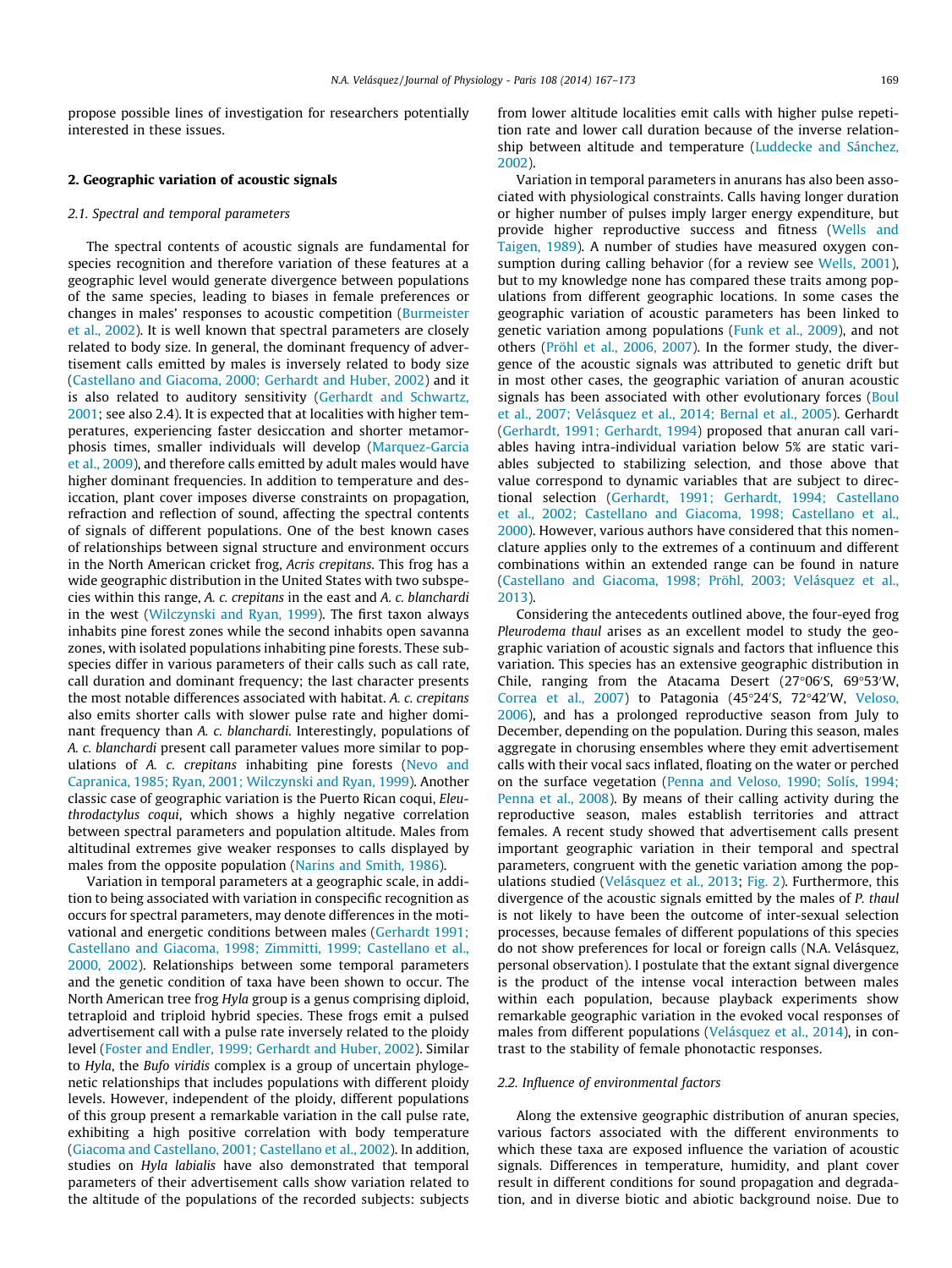<span id="page-3-0"></span>

Fig. 2. Geographic variation of acoustic parameters in the advertisement calls of P. thaul. Graph of discriminant analysis where each point represents one subject. The two first discrimination axes were mostly correlated with the modulation depth and dominant frequency, respectively. Insets show both pulses and power spectra of representative calls from each zone within the latitudinal distribution of P. thaul. Pulses highlight the differences in the depths of the intra-pulse modulations while power spectra show the differences in the dominant frequency. The arrows in the power spectra indicate the dominant frequencies. Symbols: Blue circles: Carrera Pinto; Light blue circles: Totoral; Green triangles: Los Maitenes; Orange diamonds: Osorno; Brown squares: La Picada.

the ectothermic condition of anurans, studies on effects of environmental conditions on geographic variation of their acoustic signals have focused on understanding the relationships between temperature and signal parameters. It has been found that temperature is positively associated with temporal parameters such as pulse rate, call duration and number of pulses. In contrast, a relationship of this kind with spectral parameters has not been found [\(Ryan,](#page-6-0) [2001; Gerhardt and Huber, 2002](#page-6-0)).

A number of studies have investigated the consequences of pond desiccation for diverse phenotypic characteristics ([Marquez-Garcia et al., 2009; Semlitsch, 1987; Wilbur, 1987;](#page-5-0) [Semlitsch and Reyer, 1992; Rowe and Dunson, 1995; Denver,](#page-5-0) [1997\)](#page-5-0). These studies have shown that in ponds subjected to higher temperatures and experiencing faster drying, both postmetamorfic and adult individuals are smaller than individuals from ponds exposed to lower solar radiation. This size difference is due to the shorter metamorphosis time in ponds with fast desiccation ([Crump, 1989; Ryan and Winne, 2001; Leips et al., 2000; Loman,](#page-5-0) [2002\)](#page-5-0). However, to my knowledge no studies focused on the relationship between pond drying time and call spectral characteristics have been conducted. If temperature varies between populations, metamorphosis time and body size are also expected to vary. Because body size changes, the fundamental and/or the dominant frequency of adult calls will also change. Furthermore, desiccation increases larval density, so different populations are expected to have distinct larval dynamics. Larval vocalizations have been reported when they are manipulated or in instances of cannibalism ([Natale et al., 2011; Salgado Costa et al., 2013](#page-5-0)). Different types of interactions among larvae and also vocalizations with distinct temporal and spectral contents probably occur among different populations.

Plant cover is another important factor affecting the variation of signals at a geographic scale, because this factor alters the spectral contents of propagating signals. This issue has been widely studied in birds, finding that animals living in distinct environments differ in the quality of their vocalizations ([Gish and Morton, 1981; Shy,](#page-5-0) [1983; Ryan and Brenowitz, 1985; Sorjonen, 1986; Slabbekoorn](#page-5-0) [and Smith, 2002\)](#page-5-0). Closed environments cause higher signal degradation and attenuation than open environments, and calls of species from closed environments have shorter duration, fewer pulses and lower dominant frequencies ([Ryan et al., 1990; Wiley,](#page-6-0) [2009; Velásquez et al., 2013\)](#page-6-0). According to this evidence, local signals are emitted in an optimum way in native localities, a condition systematized as the ''acoustic adaptation hypothesis'' as proposed by [Morton \(1975\)](#page-5-0). This hypothesis has not been demonstrated to operate in anurans, since contrasting results have been reported, finding that signals propagate similarly well in local and foreign environments [\(Penna and Solís, 1998; Kime et al., 2000;](#page-6-0) [Wilczynski and Ryan, 1999; Penna et al., 2006](#page-6-0)).

Calls of anurans having wide geographic distributions are also affected by the biotic and abiotic noise present in different localities. Acoustically active accompanying fauna may cause variation in the dominant frequency and in the timing of emissions, depending on the call characteristics of the accompanying species ([Penna](#page-6-0) [and Velásquez, 2011; Penna and Meier, 2011; Penna and Zúñiga,](#page-6-0) [2014\)](#page-6-0). In addition, abiotic noises such as wind, rain, creeks and also synthetic band-pass noise may modify both the emission rate and the duration of calls. For instance, males of Eusophus calcaratus increase their vocal activity, measured as increases in both rate and duration of their calls, when they are confronted to abiotic noises such as rain, creeks and a band-pass noise encompassing the frequency spectrum with more energy in the natural call of this species. In contrast, males of E. emiliopugini, a congeneric and sympatric species, do not show significant changes in vocal activity when confronted with the same noises [\(Penna et al., 2005; Penna](#page-6-0) [and Hamilton-West, 2007](#page-6-0)). Even anurans may have extensive frequency ranges surpassing 20 kHz in environments with high noise levels, as has been shown to occur in the Chinese frog Odorrana tormota ([Feng et al., 2006\)](#page-5-0). According to this evidence, variation in both types and levels of noises in different environments could be related to variation in the vocal activity of calling males from different populations.

Preliminary results suggest that the sound environments where P. thaul communicates are not related to geographic variation in its advertisement calls. Propagation experiments of a white noise along a 16 m transect in eight populations along the latitudinal distribution of this frog in Chile showed that degradation of this sound with distance in each population is not related to the pattern of variation of advertisement calls. Thus populations within the same biogeographic region may exhibit contrasting degradation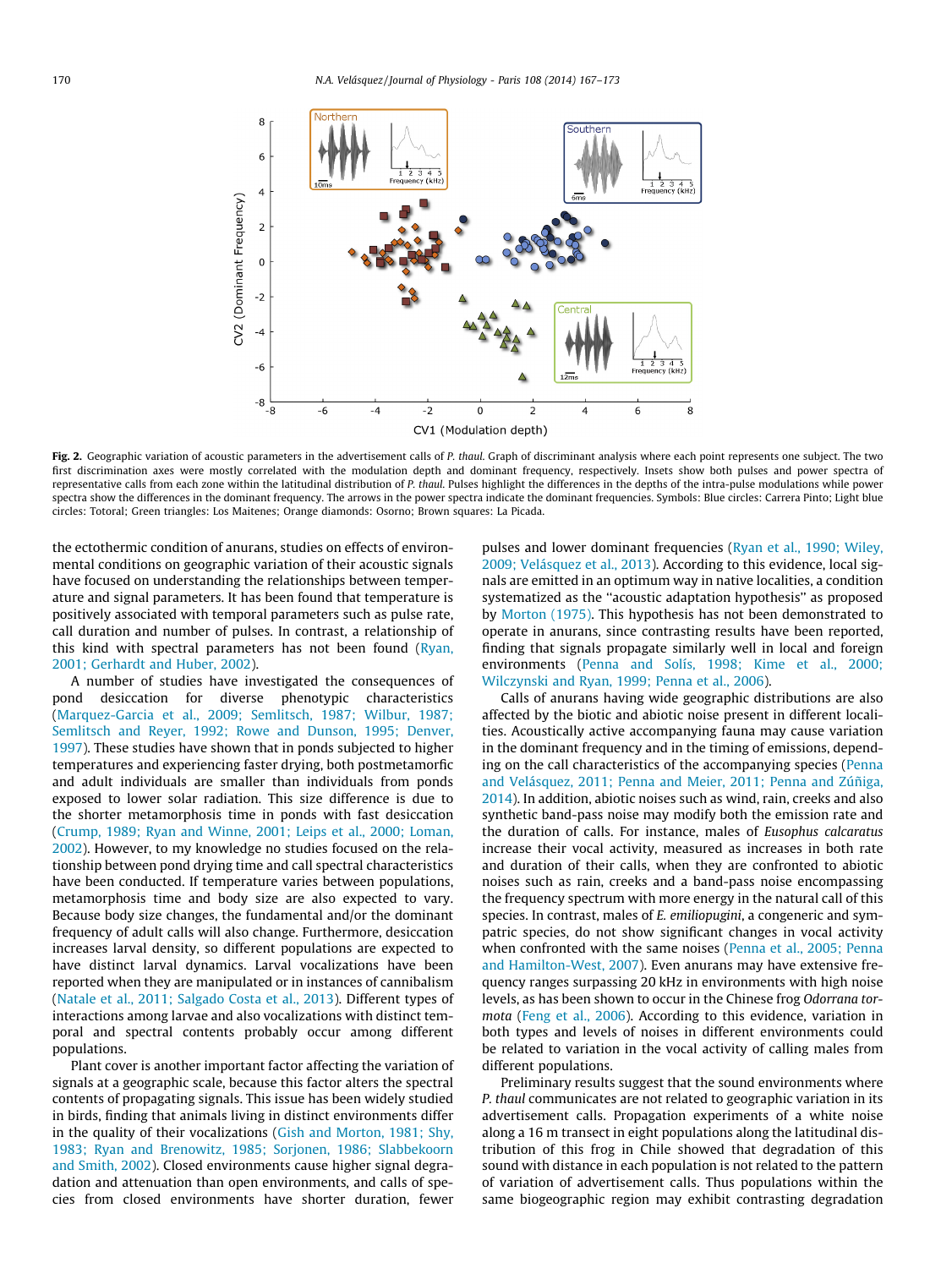characteristics not related to the characteristics of calls emitted by local frogs (N. Velásquez, personal observation). Because of the important geographic variation of the evoked vocal responses of males of this species, it is probable that the acoustic environments in which they communicate have a secondary role relative to intrasexual selection processes [\(Velásquez et al., 2014](#page-6-0)). The interactions between males during the reproductive season may be determinant for divergence of the signals and for the evoked vocal response selectivity ([ten Cate et al., 2002; West-Eberhard, 1983](#page-6-0)).

# 3. Geographic variation of the organs involved in the production and reception of sounds

Because of the close relationship of behavioral patterns to the structure and organization of the nervous system, geographic variation at the level of the organs involved in the production of spectrally and temporally organized signals is expected to occur, as well as in organs involved in the reception and processing of these sounds. Studies on the relationship between the acoustic characteristics of frog calls and sound producing structures and receptors are certainly less numerous than those focused exclusively on behavior. One of the few studies considering sound-producing organs was conducted in six populations of Acris crepitans, in which significant relationships between laryngeal morphology and temporal and spectral call characteristics were found [\(Mc Clelland](#page-5-0) [et al., 1996\)](#page-5-0). However, this relationship disappears when body size is removed as a variable. This dependence on body size is interesting from an evolutionary point of view because different environments will give rise to individuals of different sizes (see point 2.3), and thus the size of laryngeal structures and their relationship to call parameters will be different in each population [\(Mc Clelland](#page-5-0) [et al., 1998\)](#page-5-0). Because of the significant geographic variation observed in the advertisement calls of P. thaul, mainly in the depth of the intra-pulse modulations and the dominant frequency, it is expected that the morphology of the larynges of males from these populations will vary correspondingly. In particular, it would be expected that the volume of the vocal cords will be larger in populations having lower dominant frequency. In addition, the volume of laryngeal muscles and arytenoid valves should vary among male from populations that differ in their modulation depths. Morphometric characteristics of sound-receiving structures in A. crepitans; i.e., outer ear (diameter of the tympanic membrane), middle ear (both extracolumella and middle ear total volume), and inner ear (inner ear volume) are also positively related with body size ([Mc](#page-5-0) [Clelland et al., 1996](#page-5-0)). Interestingly, this evidence is in agreement with reports on geographic variation of auditory sensitivity. Studies using multi-unit recordings on the cranial eighth nerve fibers which innervate the inner ear ([Ryan and Wilczynski, 1988;](#page-6-0) [Keddy-Hector et al., 1992; Wilczynski et al., 1992](#page-6-0)), and single-unit recordings of neurons of the dorsal medullary nucleus [\(Capranica](#page-5-0) [et al., 1973\)](#page-5-0) of Acris crepitans have shown that the best excitatory frequency is negatively correlated with body size, and that this variation is congruent with the variation of the dominant frequency of the advertisement calls emitted by males in each population. In addition, studies have related temperature to auditory reception in anurans [\(Narins, 2001](#page-5-0)). These studies, using single fiber recordings from the eighth nerve, whole-cell patch-clamp recordings from isolated hair cells and recordings of spontaneous otoacoustic emissions (SOAEs), demonstrated that the tuning and thresholds of the amphibian papilla, the oscillation frequency of the membrane potential of hair cells from amphibian papilla and sacculus and the emission frequency of SOAEs are strongly dependent on temperature. Therefore it is likely that individuals from populations which are subjected to different temperatures will have distinct

auditory sensitivities and consequently different behavioral responses.

The analysis of the variation in dominant frequency, its relationship to body size and the concomitant variation of frequency sensitivity are relevant for divergence of the sound communication system, but there are species for which the main differences at a geographical scale reside in variations in temporal rather than in spectral parameters [\(Gerhardt and Huber, 2002; Castellano et al.,](#page-5-0) [2002; Velásquez et al., 2013\)](#page-5-0). Electrophysiological studies have demonstrated that midbrain neurons of males of P. thaul respond selectively to temporal parameters contained in the advertisement calls of this species ([Penna et al., 1997](#page-6-0)) and that both evoked vocal responses and auditory thresholds are closely matched ([Penna](#page-6-0) [et al., 2008](#page-6-0)). Among the anurans studied, P. thaul is the species presenting both the highest selectivity in single-unit responses to temporal characteristics of conspecific calls at the midbrain level and the highest correspondence between the thresholds of evoked vocal responses measured in the field and auditory thresholds measured from multi-unit recordings in the same brain area. However, these studies have been carried out with individuals from a single population. It would be interesting to replicate these experiments with subjects from locations encompassing the full range of geographic distribution to establish correlates between the variation at the genetic and bioacoustic levels with studies at the neurobiological level. Because advertisement calls have remarkable latitudinal variation it is likely that both single and multi-unit responses vary accordingly.

To my knowledge, no studies have examined neural responses from different populations to stimuli differing in temporal parameters such as the number of pulses, call duration, pulse rate or depth of amplitude modulations. A limitation for this type of study is that gross techniques such as multi-unit recordings and auditory threshold determinations do not provide appropriate resolution at a fine temporal scale, and single-unit approaches are needed to classify the types of responses into tonic or phasic and to measure response latencies and post-stimulus histograms or raster plots ([Elliott et al., 2011](#page-5-0)). Unfortunately, in small animals such as frogs this kind of recording does not generate neuron sample sizes appropriate for a thorough statistical analysis and to draw robust conclusions unless a large number of animals is used [\(Wilczynski](#page-6-0) [and Ryan, 2010\)](#page-6-0). Rather, other techniques are currently in use as markers of neural activity, such as immediate early gene expression ([Burmeister et al., 2008; Hoke et al., 2004; Hoke et al., 2008;](#page-5-0) [Chakraborty et al., 2010; Mangiamele and Burmeister, 2011](#page-5-0)), or intra-cellular recordings ([Kostarakos and Hedwig, 2012](#page-5-0)) that might succeed in addressing the issue of geographic variation in the activation of auditory responses.

#### 4. Conclusions

Geographic variation of acoustic communication systems is a topic that has received increasing attention, but researchers have been primarily focused on studies of signal variation among different populations. Efforts to establish the neurobiological mechanisms underlying signal variation have been undertaken to a much lesser extent. Some studies showing relationships between the dominant frequencies of the signals emitted by males, laryngeal morphology, auditory sensitivity and body size of different populations of a single species have been conducted. In some cases, these relationships have accounted for population differences between male signals and female preferences. However, there is a total lack of knowledge about the neurobiological mechanisms involved in processing the temporal variation of parameters of acoustic signals at a geographic scale. From the accumulated knowledge, the four-eyed frog P. thaul arises as an excellent model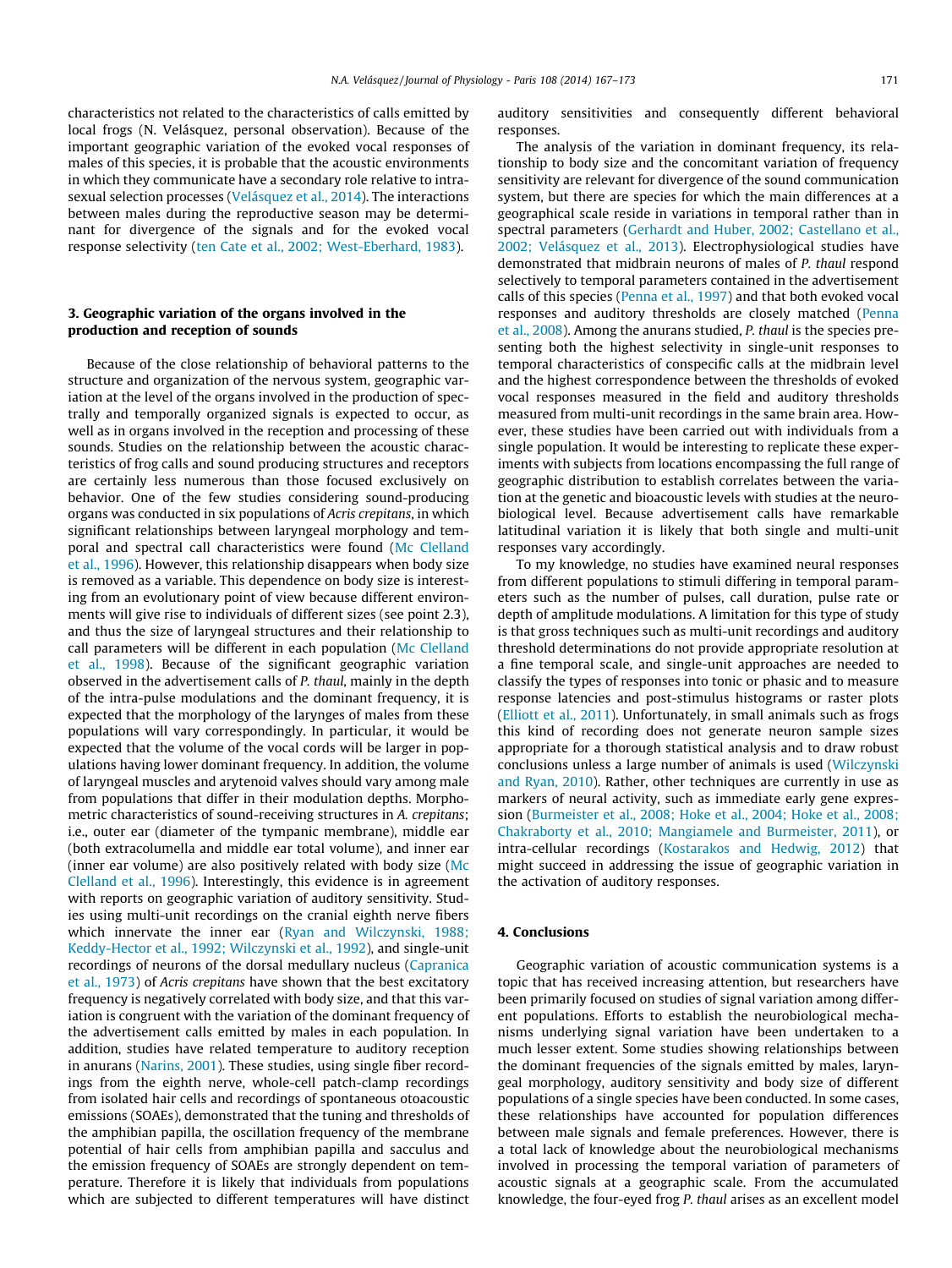<span id="page-5-0"></span>to study geographic variation with a wide spectrum of approaches at the bioacoustic, genetic, morphological, energetic and neurobiological levels, using immunohistochemistry techniques for early neural activation.

#### Acknowledgements

To Mario Penna for reviewing an early version of this manuscript. Thanks also to the organizers of the Satellite meeting on behavioral neurobiology: ''Neuroethology and Neurobiology of Memory in the Southern Cone'' A tribute to Hector Maldonado. This review was supported by CONICYT/FONDECYT/POSTDOCTO-RADO/No. 3120208-Chile.

#### References

- [Alcock, J., 2005. Animal Behavior. Sinauer Associates, Sutherland, MA](http://refhub.elsevier.com/S0928-4257(14)00045-X/h0005).
- [Bernal, X., Guarnizo, C., Luddecke, H., 2005. Geographic variation in advertisement](http://refhub.elsevier.com/S0928-4257(14)00045-X/h0010) call and genetic structure of Colostethus palmatus [\(Anura, Dendrobatidae\) from](http://refhub.elsevier.com/S0928-4257(14)00045-X/h0010) [the colombian andes. Herpetologica 61, 395–408.](http://refhub.elsevier.com/S0928-4257(14)00045-X/h0010)
- [Boatright-Horowitz, S.S., Simmons, A.M., 1997. Transient ''deafness'' accompanies](http://refhub.elsevier.com/S0928-4257(14)00045-X/h0015) [auditory development during metamorphosis from tadpole to frog. Proc. Natl.](http://refhub.elsevier.com/S0928-4257(14)00045-X/h0015) [Acad. Sci. 94, 14877–14882.](http://refhub.elsevier.com/S0928-4257(14)00045-X/h0015)
- [Bonacum, J., O'Grady, P.M., Kambysellis, M., DeSalle, R., 2005. Phylogeny and age of](http://refhub.elsevier.com/S0928-4257(14)00045-X/h0020) diversification of the planitibia [species group of the Hawaiian](http://refhub.elsevier.com/S0928-4257(14)00045-X/h0020) Drosophila. Mol. [Phyl. Evol. 37, 73–82.](http://refhub.elsevier.com/S0928-4257(14)00045-X/h0020)
- [Boughman, J.W., 2002. How sensory drive can promote speciation. Trends Ecol.](http://refhub.elsevier.com/S0928-4257(14)00045-X/h0025) [Evol. 17, 571.](http://refhub.elsevier.com/S0928-4257(14)00045-X/h0025)
- [Boul, K.E., Funk, W.C., Darst, C.R., Cannatella, D.C., Ryan, M.J., 2007. Sexual selection](http://refhub.elsevier.com/S0928-4257(14)00045-X/h0030) [drives speciation in an Amazonian frog. Proc. Roy. Soc. B 274, 399–406](http://refhub.elsevier.com/S0928-4257(14)00045-X/h0030).
- [Bradbury, J.W., Vehrencamp, S.L., 2011. Principles of Animal Communication.](http://refhub.elsevier.com/S0928-4257(14)00045-X/h0035) [Sinauer Associates, Sunderland, MA.](http://refhub.elsevier.com/S0928-4257(14)00045-X/h0035)
- [Burmeister, S.S., Ophir, A.G., Ryan, M.J., Wilczynski, W., 2002. Information transfer](http://refhub.elsevier.com/S0928-4257(14)00045-X/h0040)
- [during cricket frog contests. Anim. Behav. 64, 715–725](http://refhub.elsevier.com/S0928-4257(14)00045-X/h0040). [Burmeister, S.S., Mangiamele, L.A., Lebonville, C.L., 2008. Acoustic modulation of](http://refhub.elsevier.com/S0928-4257(14)00045-X/h0045) [immediate early gene expression in the auditory midbrain of female túngara](http://refhub.elsevier.com/S0928-4257(14)00045-X/h0045) [frogs. Brain Res. 1190, 105–114.](http://refhub.elsevier.com/S0928-4257(14)00045-X/h0045)
- [Bush, S.L., Schul, J., 2010. Evolution of novel signal traits in the absence of female](http://refhub.elsevier.com/S0928-4257(14)00045-X/h0050) preferences in Neoconocephalus [katydids \(Orthoptera, Tettigoniidae\). PLoS ONE](http://refhub.elsevier.com/S0928-4257(14)00045-X/h0050) [5, e12457.](http://refhub.elsevier.com/S0928-4257(14)00045-X/h0050)
- [Butlin, R., Debelle, A., Kerth, C., Snook, R.R., 2012. What do we need to know about](http://refhub.elsevier.com/S0928-4257(14)00045-X/h0055) [speciation? Trends Ecol. Evol. 27, 27–39.](http://refhub.elsevier.com/S0928-4257(14)00045-X/h0055)
- [Capranica, R.R., Frishkopf, L.S., Nevo, E., 1973. Encoding of geographic dialects in the](http://refhub.elsevier.com/S0928-4257(14)00045-X/h0060) [auditory system of the cricket frog. Science 182, 1272–1275](http://refhub.elsevier.com/S0928-4257(14)00045-X/h0060).
- [Castellano, S., Giacoma, C., 1998. Stabilizing and directional female choice for male](http://refhub.elsevier.com/S0928-4257(14)00045-X/h0075) [calls in the European green toad. Anim. Behav. 56, 275–287](http://refhub.elsevier.com/S0928-4257(14)00045-X/h0075).
- [Castellano, S., Giacoma, C., 2000. Morphometric and advertisement call geographic](http://refhub.elsevier.com/S0928-4257(14)00045-X/h0080) [variation in polyploid green toads. Biol. J. Linn. Soc. 70, 341–360](http://refhub.elsevier.com/S0928-4257(14)00045-X/h0080).
- [Castellano, S., Rosso, A., Laoretti, F., Doglio, S., Giacoma, C., 2000. Call intensity and](http://refhub.elsevier.com/S0928-4257(14)00045-X/h0065) [female preferences in the European green toad. Ethology 106, 1129–1141](http://refhub.elsevier.com/S0928-4257(14)00045-X/h0065).
- [Castellano, S., Cuatto, B., Rinella, R., Rosso, A., Giacoma, C., 2002. The advertisement](http://refhub.elsevier.com/S0928-4257(14)00045-X/h0070) call of the European treefrogs (Hyla arborea[\): a multilevel study of variation.](http://refhub.elsevier.com/S0928-4257(14)00045-X/h0070) [Ethology 108, 75–89](http://refhub.elsevier.com/S0928-4257(14)00045-X/h0070).
- [Chakraborty, M., Mangiamele, L.A., Burmeister, S.S., 2010. Neural activity patterns in](http://refhub.elsevier.com/S0928-4257(14)00045-X/h0085) [response to interspecific and intraspecific variation in mating calls in the](http://refhub.elsevier.com/S0928-4257(14)00045-X/h0085) [túngara frog. PLoS ONE 5, e12898](http://refhub.elsevier.com/S0928-4257(14)00045-X/h0085).
- [Correa, C.L., Sallaberry, M., González, B.A., Soto, E.R., Méndez, M.A., 2007. Amphibia,](http://refhub.elsevier.com/S0928-4257(14)00045-X/h0090) Anura, Leiuperidae, Pleurodema thaul[: Latitudinal and altitudinal distribution](http://refhub.elsevier.com/S0928-4257(14)00045-X/h0090) [extension in Chile. Check List 3, 267–270](http://refhub.elsevier.com/S0928-4257(14)00045-X/h0090).
- [Coyne, J., Orr, H., 1998. The evolutionary genetics of speciation. Phil. Trans. Roy. Soc.](http://refhub.elsevier.com/S0928-4257(14)00045-X/h0095) [B 353, 287–305](http://refhub.elsevier.com/S0928-4257(14)00045-X/h0095).
- [Coyne, J.A., Orr, H.A., 2004. Speciation. Sinauer Associates, Sunderland, MA.](http://refhub.elsevier.com/S0928-4257(14)00045-X/h0100)
- [Crump, M.L., 1989. Effect of habitat drying on developmental time and size at](http://refhub.elsevier.com/S0928-4257(14)00045-X/h0105) metamorphosis in Hyla pseudopuma[. Copeia 3, 794–797](http://refhub.elsevier.com/S0928-4257(14)00045-X/h0105).
- [Darwin, C., 1859. On the Origin of Species by Means of Natural Selection, or The](http://refhub.elsevier.com/S0928-4257(14)00045-X/h0110) [Preservation of Favoured Races in the Struggle for Life. John Murray, London](http://refhub.elsevier.com/S0928-4257(14)00045-X/h0110). [Denver, R., 1997. Proximate mechanisms of phenotypic plasticity in amphibian](http://refhub.elsevier.com/S0928-4257(14)00045-X/h0115)
- [metamorphosis. Am. Zool. 37, 172–184](http://refhub.elsevier.com/S0928-4257(14)00045-X/h0115). [Elliott, T.M., Christensen-Dalsgaard, J., Kelley, D.B., 2011. Temporally selective](http://refhub.elsevier.com/S0928-4257(14)00045-X/h0120)
- [processing of communication signals by auditory midbrain neurons. J.](http://refhub.elsevier.com/S0928-4257(14)00045-X/h0120) [Neurophysiol. 105, 1620–1632](http://refhub.elsevier.com/S0928-4257(14)00045-X/h0120).
- [Endler, J., 1986. Natural Selection in the Wild. Princeton University Press.](http://refhub.elsevier.com/S0928-4257(14)00045-X/h0125)
- [Endler, J.A., Basolo, A.L., 1998. Sensory ecology, receiver biases and sexual selection.](http://refhub.elsevier.com/S0928-4257(14)00045-X/h0130) [Trends Ecol. Evol. 13, 415–420.](http://refhub.elsevier.com/S0928-4257(14)00045-X/h0130)
- [Feng, A., Narins, P., Capranica, R., 1975. Three populations of primary auditory fibers](http://refhub.elsevier.com/S0928-4257(14)00045-X/h0140) in the bullfrog (Rana catesbeiana[\): their peripheral origins and frequency](http://refhub.elsevier.com/S0928-4257(14)00045-X/h0140) [sensitivities. J. Comp. Physiol. 100, 221–229](http://refhub.elsevier.com/S0928-4257(14)00045-X/h0140).
- [Feng, A.S., Narins, P.M., Xu, C.-H., Lin, W.-Y., Yu, Z.-L., Qiu, Q., Xu, Z.-M., Shen, J.-X.,](http://refhub.elsevier.com/S0928-4257(14)00045-X/h0145) [2006. Ultrasonic communication in frogs. Nature 440, 333–336](http://refhub.elsevier.com/S0928-4257(14)00045-X/h0145).
- [Foster, S.A., Endler, J.A., 1999. Geographic Variation in Behavior. Oxford University](http://refhub.elsevier.com/S0928-4257(14)00045-X/h0150) [Press, Oxford.](http://refhub.elsevier.com/S0928-4257(14)00045-X/h0150)
- [Freeman, S., Herron, J., 2007. Evolutionary Analysis. Pearson Benjamin Cummings,](http://refhub.elsevier.com/S0928-4257(14)00045-X/h0155) [San Francisco.](http://refhub.elsevier.com/S0928-4257(14)00045-X/h0155)
- [Funk, W.C., Cannatella, D.C., Ryan, M.J., 2009. Genetic divergence is more tightly](http://refhub.elsevier.com/S0928-4257(14)00045-X/h0165) [related to call variation than landscape features in the Amazonian frogs](http://refhub.elsevier.com/S0928-4257(14)00045-X/h0165) Physalaemus petersi and P. freibergi[. J. Evol. Biol. 22, 1839–1853.](http://refhub.elsevier.com/S0928-4257(14)00045-X/h0165)
- [Futuyma, D.J., 2013. Evolution. Sinauer Associates, Sunderland, MA](http://refhub.elsevier.com/S0928-4257(14)00045-X/h0160).
- [Gerhardt, H., 1991. Female mate choice in treefrogs: static and dynamic acoustic](http://refhub.elsevier.com/S0928-4257(14)00045-X/h0170) [criteria. Anim. Behav. 42, 615–635.](http://refhub.elsevier.com/S0928-4257(14)00045-X/h0170)
- [Gerhardt, H., 1994. The evolution of vocalization in frogs and toads. Ann. Rev. Ecol.](http://refhub.elsevier.com/S0928-4257(14)00045-X/h0175) [Syst., 293–324.](http://refhub.elsevier.com/S0928-4257(14)00045-X/h0175)
- [Gerhardt, H., Huber, F., 2002. Acoustic Communication in Insects and Anurans.](http://refhub.elsevier.com/S0928-4257(14)00045-X/h0180) [University of Chicago Press, Chicago.](http://refhub.elsevier.com/S0928-4257(14)00045-X/h0180)
- Gerhardt, H.C., Schwartz, J.J., 2001. Auditory Tuning and Frequency Preferences. In: Anuran Communication. Smithsonian Institution Press. Washington and London.
- Giacoma, C., Castellano, S., 2001. Advertisement call variation and speciation in the Bufo viridis complex. In: Anuran Communication. Smithsonian Institution Press. Washington and London.
- [Gish, S.L., Morton, E.S., 1981. Structural adaptations to local habitat acoustics in](http://refhub.elsevier.com/S0928-4257(14)00045-X/h0195) [Carolina Wren songs. Z. Tierpsychol. 56, 74–84.](http://refhub.elsevier.com/S0928-4257(14)00045-X/h0195)
- [Gridi-Papp, M., Narins, P.M., 2009. Environmental influences in the evolution of](http://refhub.elsevier.com/S0928-4257(14)00045-X/h0200) [tetrapod hearing sensitivity and middle ear tuning. Integr. Comp. Biol. 49, 702–](http://refhub.elsevier.com/S0928-4257(14)00045-X/h0200) [716](http://refhub.elsevier.com/S0928-4257(14)00045-X/h0200).
- [Hauser, M.D., 1997. The Evolution of Communication. MIT Press, London](http://refhub.elsevier.com/S0928-4257(14)00045-X/h0205).
- [Hermida, G.N., Farías, A., 2009. Morphology and histology of the larynx of the](http://refhub.elsevier.com/S0928-4257(14)00045-X/h0210) common toad Rhinella arenarum [\(Hensel, 1867\) \(Anura, Bufonidae\). Acta Zool.](http://refhub.elsevier.com/S0928-4257(14)00045-X/h0210) [90, 326–338.](http://refhub.elsevier.com/S0928-4257(14)00045-X/h0210)
- [Hoke, K.L., Burmeister, S.S., Fernald, R.D., Rand, A.S., Ryan, M.J., Wilczynski, W., 2004.](http://refhub.elsevier.com/S0928-4257(14)00045-X/h0215) [Functional mapping of the auditory midbrain during mate call reception. J.](http://refhub.elsevier.com/S0928-4257(14)00045-X/h0215) [Neurosci. 24, 11264–11272](http://refhub.elsevier.com/S0928-4257(14)00045-X/h0215).
- [Hoke, K.L., Ryan, M.J., Wilczynski, W., 2008. Candidate neural locus for sex](http://refhub.elsevier.com/S0928-4257(14)00045-X/h0220) [differences in reproductive decisions. Biol. Lett. 4, 518–521](http://refhub.elsevier.com/S0928-4257(14)00045-X/h0220).
- [Hoskin, C.J., Higgie, M., McDonald, K.R., Moritz, C., 2005. Reinforcement drives rapid](http://refhub.elsevier.com/S0928-4257(14)00045-X/h0225) [allopatric speciation. Nature 437, 1353–1356](http://refhub.elsevier.com/S0928-4257(14)00045-X/h0225).
- [Jablonka, E., Lamb, M., 2002. The changing concept of epigenetics. Ann. N.Y. Acad.](http://refhub.elsevier.com/S0928-4257(14)00045-X/h0230) [Sci. 981, 82–96](http://refhub.elsevier.com/S0928-4257(14)00045-X/h0230).
- [Jablonka, E., Lamb, M., 2005. Evolution in Four Dimensions, Genetic, Epigenetic,](http://refhub.elsevier.com/S0928-4257(14)00045-X/h0235) [Behavioral, and Symbolic Variation in the History of Life. The MIT Press, London](http://refhub.elsevier.com/S0928-4257(14)00045-X/h0235).
- [Keddy-Hector, A.C., Wilczynski, W., Ryan, M.J., 1992. Call patterns and basilar](http://refhub.elsevier.com/S0928-4257(14)00045-X/h0240) [papilla tuning in cricket frogs. II. Intrapopulation variation and allometry. Brain](http://refhub.elsevier.com/S0928-4257(14)00045-X/h0240) [Behav. Evol. 39, 238–246](http://refhub.elsevier.com/S0928-4257(14)00045-X/h0240).
- [Kime, N., Turner, W., Ryan, M., 2000. The transmission of advertisement calls in](http://refhub.elsevier.com/S0928-4257(14)00045-X/h0245) [Central American frogs. Behav. Ecol. 11, 71–83.](http://refhub.elsevier.com/S0928-4257(14)00045-X/h0245)
- [Kostarakos, K., Hedwig, B., 2012. Calling song recognition in female crickets:](http://refhub.elsevier.com/S0928-4257(14)00045-X/h0250) [temporal tuning of identified brain neurons matches behavior. J. Neurosci. 32,](http://refhub.elsevier.com/S0928-4257(14)00045-X/h0250) [9601–9612.](http://refhub.elsevier.com/S0928-4257(14)00045-X/h0250)
- [Leips, J., McManus, M.G., Travis, J., 2000. Response of treefrog larvae to drying](http://refhub.elsevier.com/S0928-4257(14)00045-X/h0255) [ponds: comparing temporary and permanent pond breeders. Ecology 81, 2997–](http://refhub.elsevier.com/S0928-4257(14)00045-X/h0255) [3008.](http://refhub.elsevier.com/S0928-4257(14)00045-X/h0255)
- [Loman, J., 2002. Temperature, genetic and hydroperiod effects on metamorphosis of](http://refhub.elsevier.com/S0928-4257(14)00045-X/h0260) brown frogs Rana arvalis and R. temporaria [in the field. J. Zool. 258, 115–129](http://refhub.elsevier.com/S0928-4257(14)00045-X/h0260).
- [Luddecke, H., Sánchez, O.R., 2002. Are tropical highland frog calls cold-adapted? The](http://refhub.elsevier.com/S0928-4257(14)00045-X/h0265) case of the andean frog Hyla labialis[. Biotropica 34, 281–288](http://refhub.elsevier.com/S0928-4257(14)00045-X/h0265).
- [Mangiamele, L.A., Burmeister, S.S., 2011. Auditory selectivity for acoustic features](http://refhub.elsevier.com/S0928-4257(14)00045-X/h0270) [that confer species recognition in the túngara frog. J. Exp. Biol. 214, 2911–2918](http://refhub.elsevier.com/S0928-4257(14)00045-X/h0270).
- [Marquez-Garcia, M., Correa-Solis, M., Sallaberry, M., Mendez, M., 2009. Effects of](http://refhub.elsevier.com/S0928-4257(14)00045-X/h0275) [pond drying on morphological and life-history traits in the anuran Rhinella](http://refhub.elsevier.com/S0928-4257(14)00045-X/h0275) [spinulosa \(Anura: Bufonidae\). Evol. Ecol. Res. 11, 803–815.](http://refhub.elsevier.com/S0928-4257(14)00045-X/h0275)
- [Martin, W., 1971. Mechanics of sound production in toads of the genus](http://refhub.elsevier.com/S0928-4257(14)00045-X/h0280) Bufo: passive [elements. J. Exp. Zool. 176, 273–293](http://refhub.elsevier.com/S0928-4257(14)00045-X/h0280).
- Martin, W., 1972. Evolution of Vocalization in the Genus Bufo. In: Evolution in the Genus Bufo. University of Texas Press, Austin.
- [Martin, W.F., Gans, C., 1972. Muscular control of the vocal tract during release](http://refhub.elsevier.com/S0928-4257(14)00045-X/h0290) signaling in the toad Bufo valliceps[. J. Morphol. 137, 1–27.](http://refhub.elsevier.com/S0928-4257(14)00045-X/h0290)
- [Maturana-Romesin, H., Varela, F., 2003. El Arbol del Conocimiento. Lumen, Buenos](http://refhub.elsevier.com/S0928-4257(14)00045-X/h0295) [Aires.](http://refhub.elsevier.com/S0928-4257(14)00045-X/h0295)
- [Mc Clelland, B., Wilczynski, W., Ryan, M., 1996. Correlations between call](http://refhub.elsevier.com/S0928-4257(14)00045-X/h0300) [characteristics and morphology in male cricket frogs \(](http://refhub.elsevier.com/S0928-4257(14)00045-X/h0300)Acris crepitans). J. Exp. [Biol. 199, 1907–1919](http://refhub.elsevier.com/S0928-4257(14)00045-X/h0300).
- [Mc Clelland, B., Wilczynski, W., Ryan, M., 1998. Intraspecific variation in laryngeal](http://refhub.elsevier.com/S0928-4257(14)00045-X/h0305) [and ear morphology in male cricket frogs \(](http://refhub.elsevier.com/S0928-4257(14)00045-X/h0305)Acris crepitans). Biol. J. Linn. Soc. 63, [51–67.](http://refhub.elsevier.com/S0928-4257(14)00045-X/h0305)
- [Morton, E.S., 1975. Ecological sources of selection on avian sounds. Am. Nat. 109,](http://refhub.elsevier.com/S0928-4257(14)00045-X/h0310) [17–34.](http://refhub.elsevier.com/S0928-4257(14)00045-X/h0310)
- Narins, P., 2001. Ectothermy's last stand: hearing in the heat and cold. In: Anuran Communication. Smithsonian Institution Press, Washington and London.
- [Narins, P., Smith, S., 1986. Clinal variation in anuran advertisement calls: basis for](http://refhub.elsevier.com/S0928-4257(14)00045-X/h0315) [acoustic isolation? Behav. Ecol. Sociobiol. 19, 135–141](http://refhub.elsevier.com/S0928-4257(14)00045-X/h0315).
- [Narins, P.M., Feng, A.S., Fay, R.R., Popper, A.N., 2007. Hearing and Sound](http://refhub.elsevier.com/S0928-4257(14)00045-X/h0325) [Communication in Amphibians. Springer, New York](http://refhub.elsevier.com/S0928-4257(14)00045-X/h0325).
- [Natale, G.S., Alcalde, L., Herrera, R., Cajade, R., Schaefer, E.F., Marangoni, F., Trudeau,](http://refhub.elsevier.com/S0928-4257(14)00045-X/h0330) [V.L., 2011. Underwater acoustic communication in the macrophagic](http://refhub.elsevier.com/S0928-4257(14)00045-X/h0330) carnivorous larvae of Ceratophrys ornata [\(Anura: Ceratophryidae\). Acta Zool.](http://refhub.elsevier.com/S0928-4257(14)00045-X/h0330) [92, 46–53](http://refhub.elsevier.com/S0928-4257(14)00045-X/h0330).
- [Nevo, E., Capranica, R., 1985. Evolutionary origin of ethological reproductive](http://refhub.elsevier.com/S0928-4257(14)00045-X/h0335) [isolation in cricket frogs,](http://refhub.elsevier.com/S0928-4257(14)00045-X/h0335) Acris. Evol Biol. 19, 147–214.